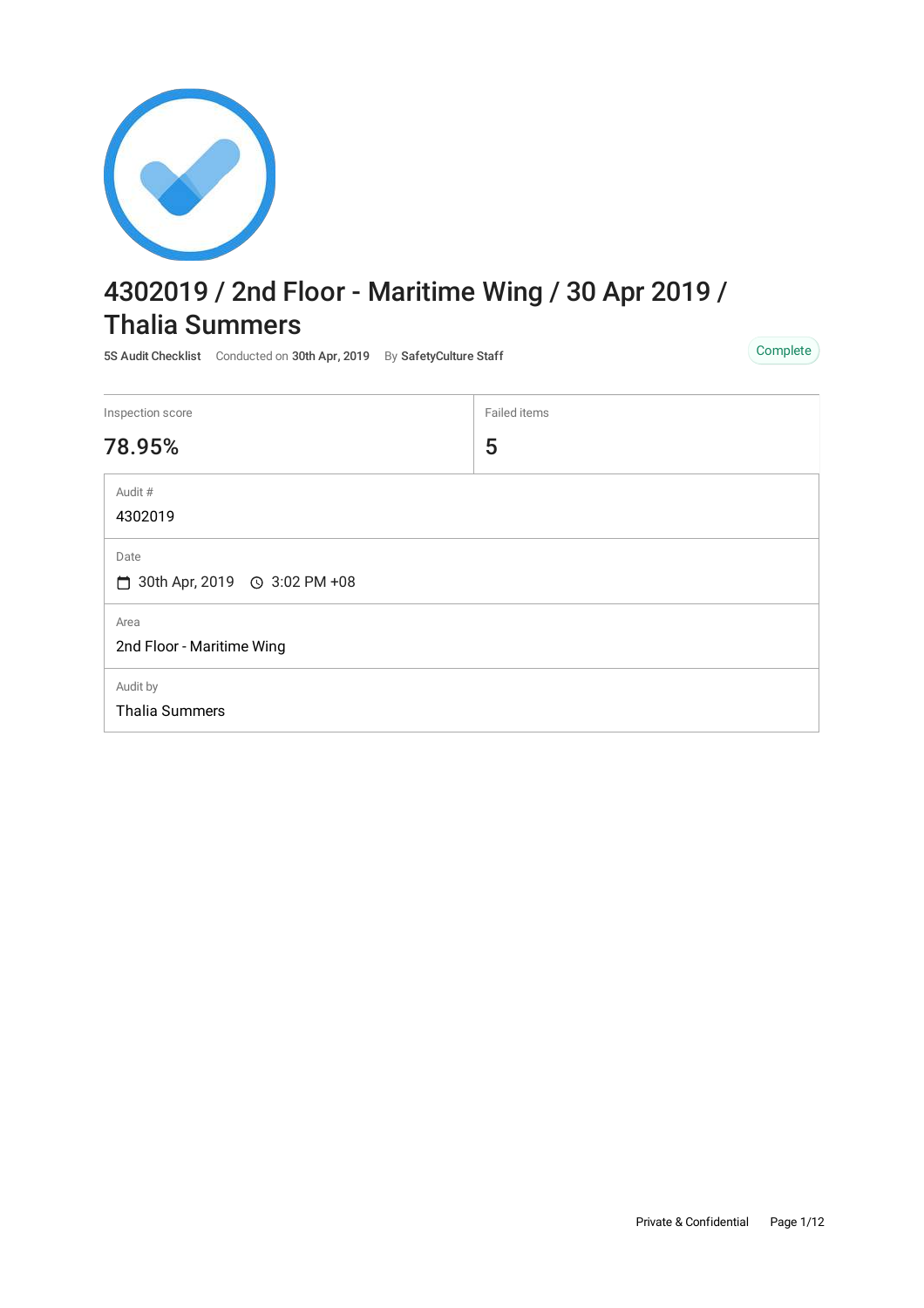# **Failed items** 5 Failed **items** 5 Failed **items** 5 Failed **items** 5 Failed **items** 5 Failed

### Inspection / SORT



#### Notes

We should practice good cable management for a pleasing and clean work environment. Also, managing cables and wires will help maintain basic functionalities and protect devices from clogged airflow

Photos



### Inspection / SHINE



### Inspection / STANDARDIZE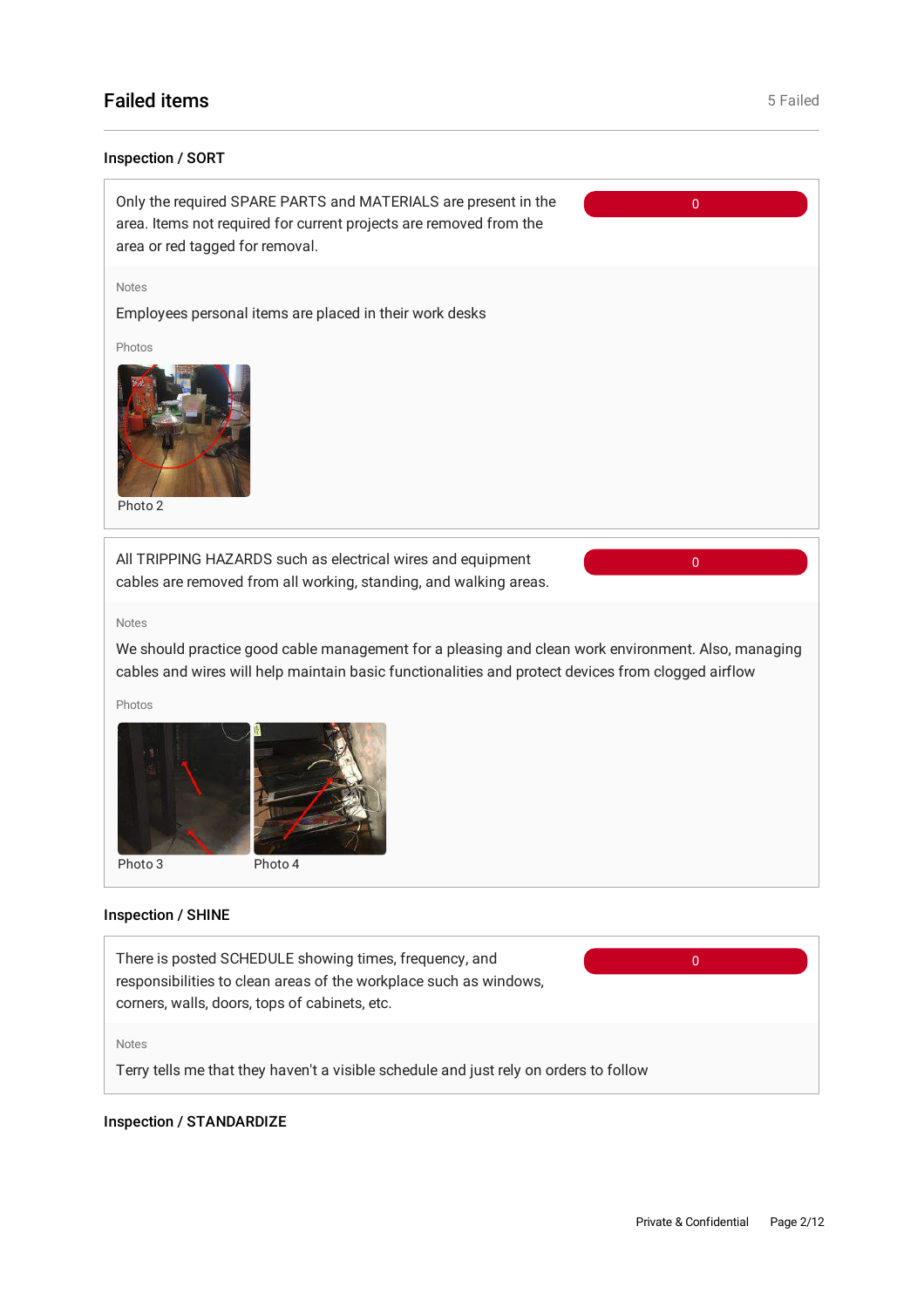Equipment MAINTENANCE RECORDS are visible and clearly state when maintenance last occured.

 $\overline{0}$ 

#### Notes

Personally, I find it hard to keep track of these documents considering some of us are fond of using the paper forms. We should standardize the usage of iAuditor in our audits for easy collation of reports and data analysis

The RESULTS OF THE PREVIOUS AUDIT are posted and clearly visible for the entire team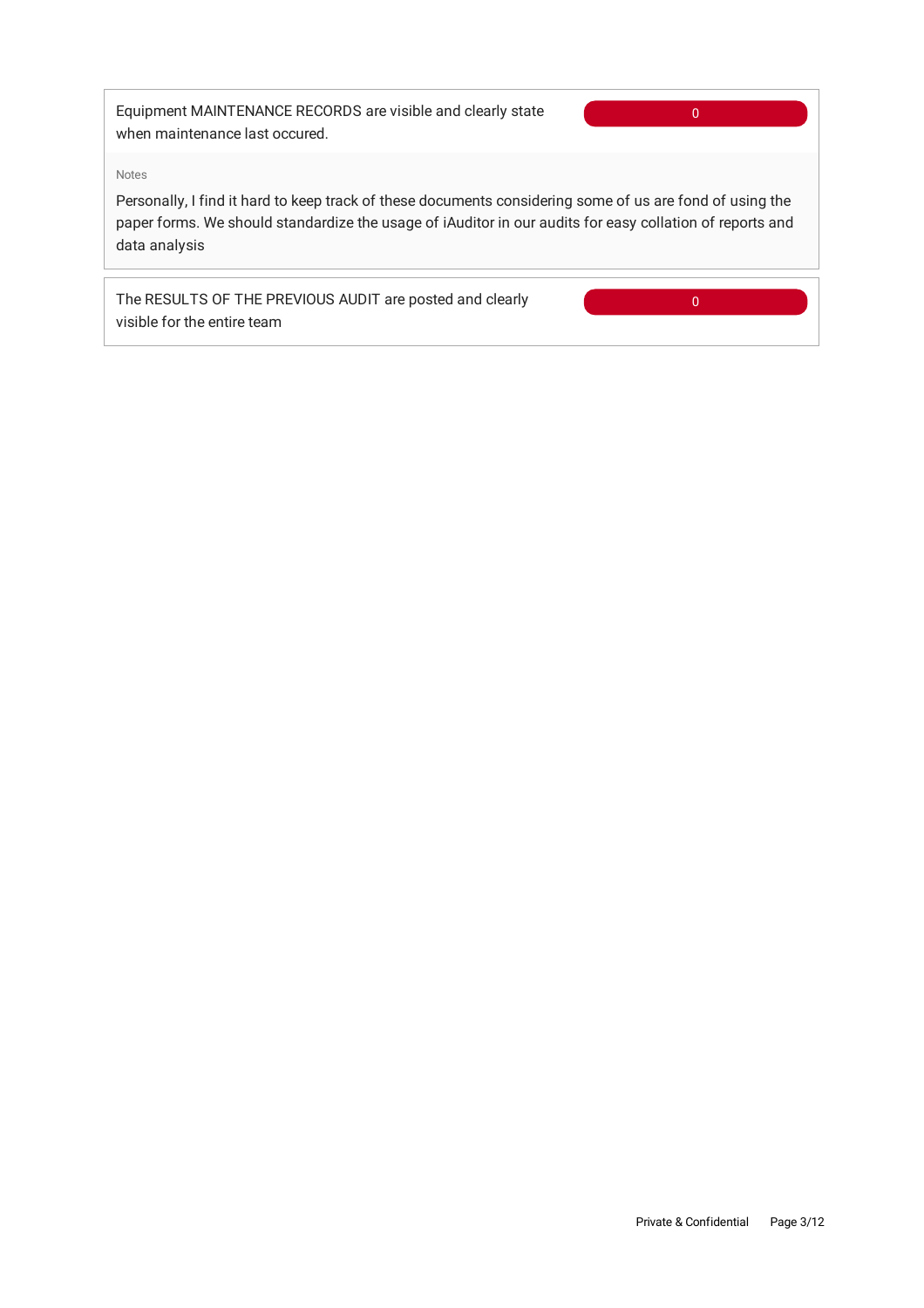Directions --------------------

- 1. For each statement, choose the appropriate score. [Use image below as reference]
- 2. Tap on 'Note' or 'Image' under each question to add a comment or evidence

4. For identified failed items, assign a corrective action by tapping on 'Action', provide a description, assign to a member, set priority and due date.

5. Complete all items in the checklist & review score per section to identify the overall rate score.



Take or attach a photo of workspace

#### Photos



**SORT** 2 Failed

| Only the required EQUIPMENT is present in the area. All obsolete,<br>broken or unnecessary equipment not required for current projects<br>are removed from the area or red tagged for removal                                        | 4 |
|--------------------------------------------------------------------------------------------------------------------------------------------------------------------------------------------------------------------------------------|---|
| Only the required TOOLS are present in the area. Tools not required<br>for current projects are removed from the area or red tagged for<br>removal.                                                                                  | 4 |
| Only the required FURNITURE is present in the area. All obsolete,<br>broken or unnecessary work-benches, shelves, chairs, lockers, etc.<br>not required for current projects are removed from the area or red<br>tagged for removal. | 4 |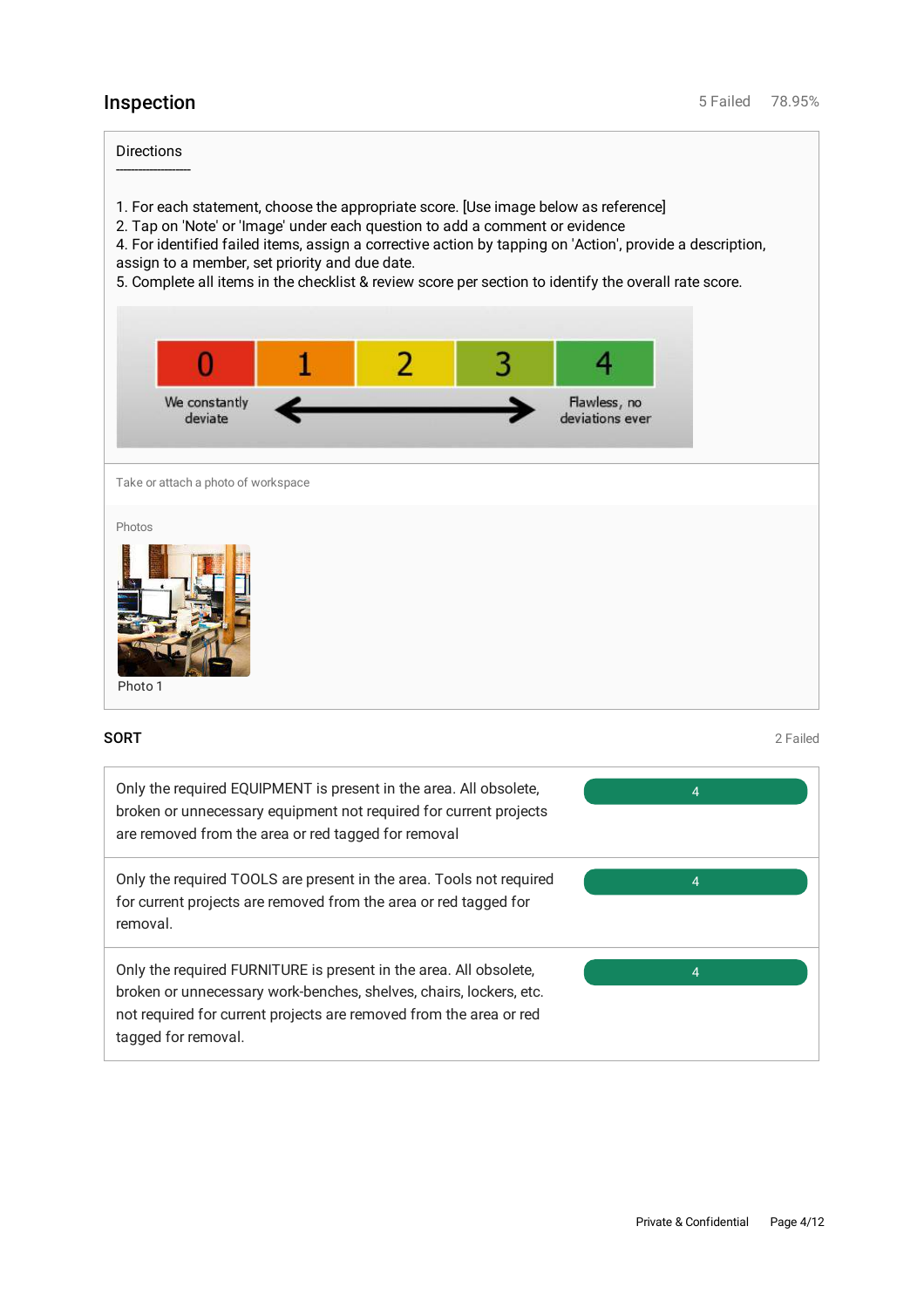

EQUIPMENT/MACHINERY is clearly identified (numbered, named, color-coded, etc) and placed in a properly identified location. Critical maintenance points are clearly marked

Notes

Each item or equipment are numbered and labeled properly

Photos



Private & Confidential Page 5/12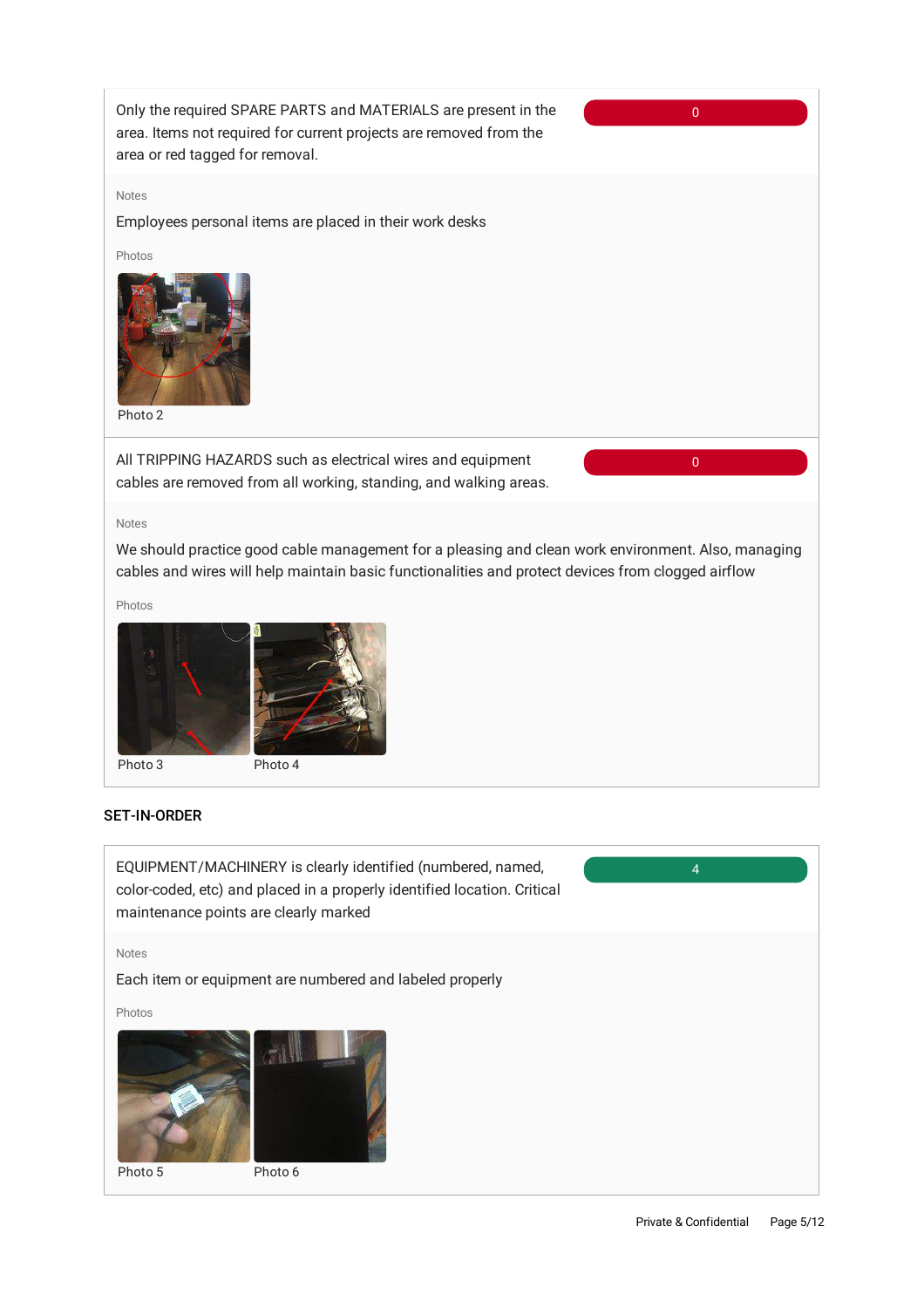| TOOLS have a designated storage area that is within reach of the<br>user/operator. The location is properly labeled and a system is in<br>place to identify tools that are absent (shadowboard, etc.)                                      | 4              |
|--------------------------------------------------------------------------------------------------------------------------------------------------------------------------------------------------------------------------------------------|----------------|
| When applicable, FURNITURE is clearly identified (numbered,<br>named, color-coded, etc.) and placed in a properly identified<br>location.                                                                                                  | 4              |
| Locations for CONTAINERS, WIP'S, BOXES, BINS, etc. are clearly<br>defined via signs or marked/taped lines and properly labeled.                                                                                                            | 4              |
| PAPERWORK is properly labeled and has a clearly identified<br>location that is away from work surfaces                                                                                                                                     | 3              |
| Photos<br>Photo 7                                                                                                                                                                                                                          |                |
| Work areas requiring PERSONAL PROTECTIVE EQUIPMENT (PPE)<br>are clearly marked (floor tape, safety signs/labels, etc.)                                                                                                                     | 4              |
| STOP SWITCHES AND BREAKERS are highly visible and located for<br>easy access in case of emergency                                                                                                                                          | 4              |
| FIRE HOSES, FIRE EXTINGUISHERS, and other emergency<br>equipment are prominently displayed and are unobstructed.                                                                                                                           | 4              |
| FLOOR/AISLES are clearly marked; forklift lanes, exits, dangerous<br>areas, paths of egress, walkways, aisles, etc. are all marked with<br>visible lines (floor tape/floor paint).                                                         | $\overline{4}$ |
| Working conditions are ERGONOMICALLY FRIENDLY - Tools and<br>other times needed for daily work are stored at appropriate heights,<br>anti-fatigue mats are in place where applicable, related safety<br>signage is displayed clearly, etc. | 4              |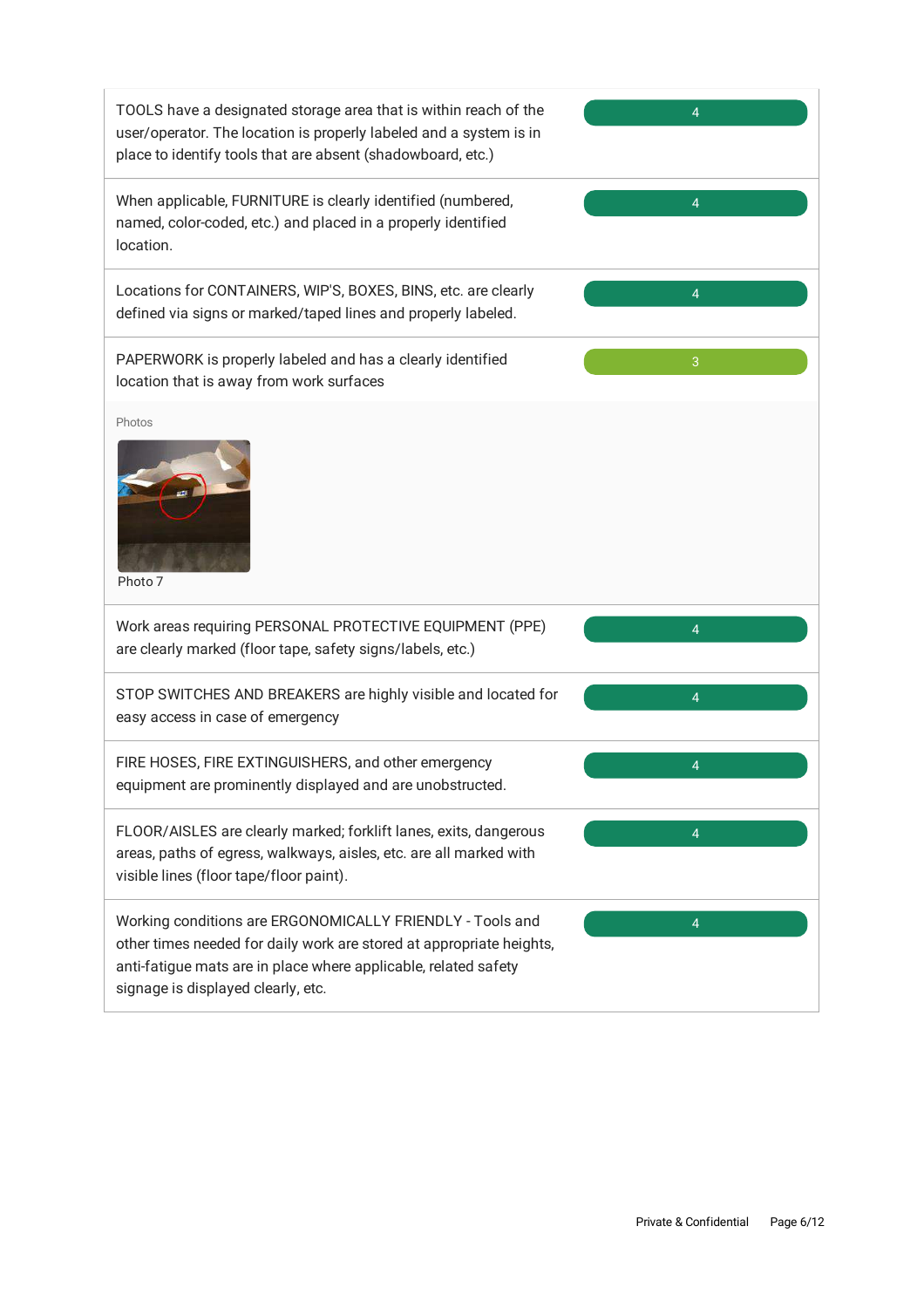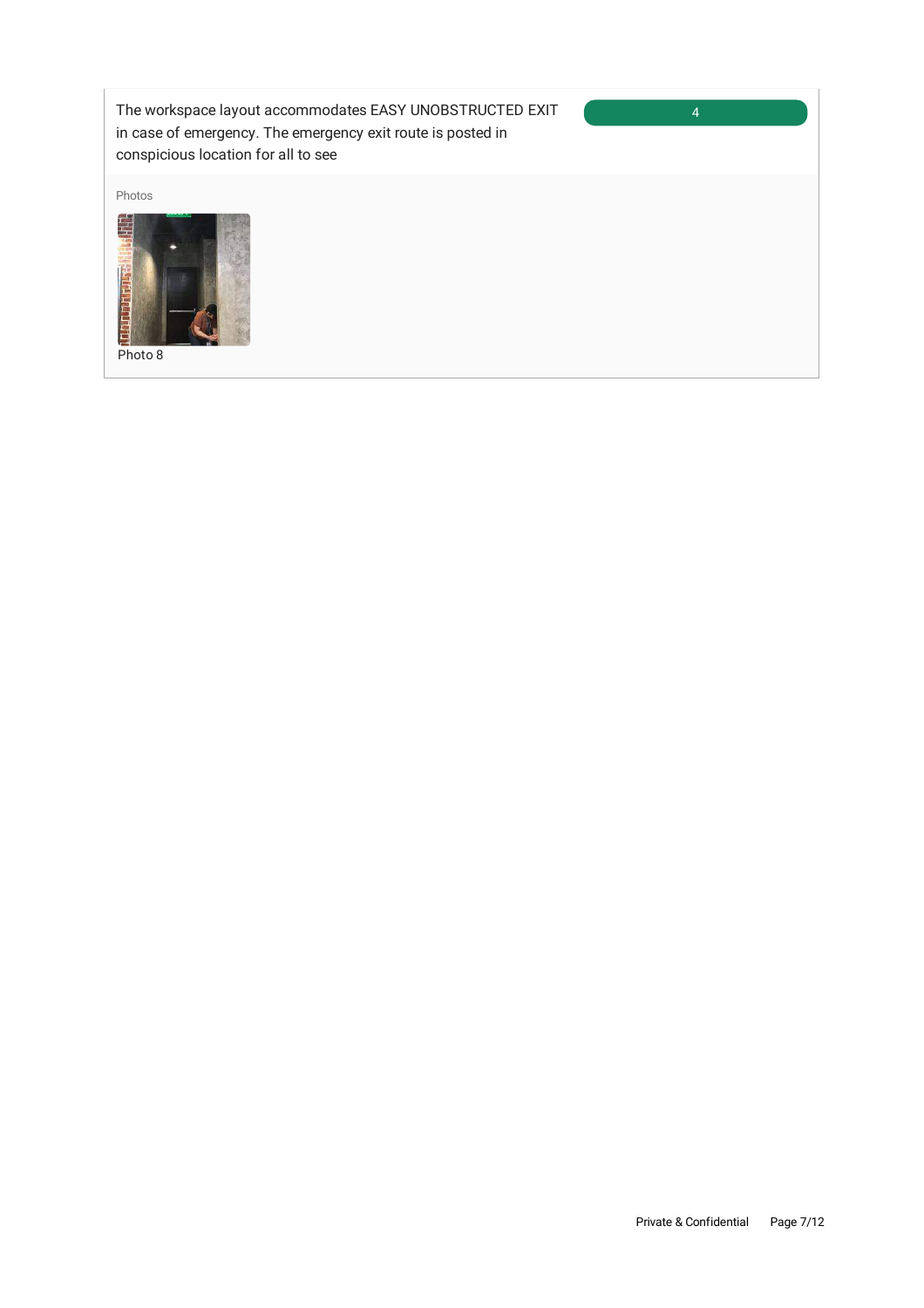| PAPERWORK is properly labeled and has a clearly identified<br>locations is away from work surfaces                                                                                  | 4              |  |
|-------------------------------------------------------------------------------------------------------------------------------------------------------------------------------------|----------------|--|
| WORK AREAS (Machines, workbenches, dies, and other equipment<br>including electrical boxes) are kept clean and painted.                                                             | 3              |  |
| WALLS, PARTITIONS, RAILS, ETC. are kept clean and painted.                                                                                                                          | $\overline{2}$ |  |
| FLOORS are free from dirt, debris, oil, parts, hardware, empty boxes,<br>etc. and all drains (if applicable) are clear of debris and clogs                                          | 4              |  |
| PAPERWORK is not torn and is kept clean and protected from dirt<br>and other contaminants                                                                                           | 4              |  |
| CONTAINERS, BOXES, BINS, ETX. are clean and not cracked, torn, or<br>otherwise damaged. When stored, they are neatly stacked in their<br>correct location.                          | 4              |  |
| All PERSONAL PROTECTIVE EQUIPMENT (PPE) is maintained in<br>sanitary and reliable condition and is properly stored in an easily<br>accessible and labeled location when not in use. | 4              |  |
| All CLEANING EQUIPMENT is neatly stored and is readily available<br>when needed.                                                                                                    | 4              |  |
| All EQUIPMENT SAFETY - related warnings, signs, labels, floor lines,<br>etc. are all clean, easy to read, not torn or damaged, and provide<br>adequate protection                   | $\overline{4}$ |  |
| There is posted SCHEDULE showing times, frequency, and<br>responsibilities to clean areas of the workplace such as windows,<br>corners, walls, doors, tops of cabinets, etc.        | 0              |  |
| <b>Notes</b><br>Terry tells me that they haven't a visible schedule and just rely on orders to follow                                                                               |                |  |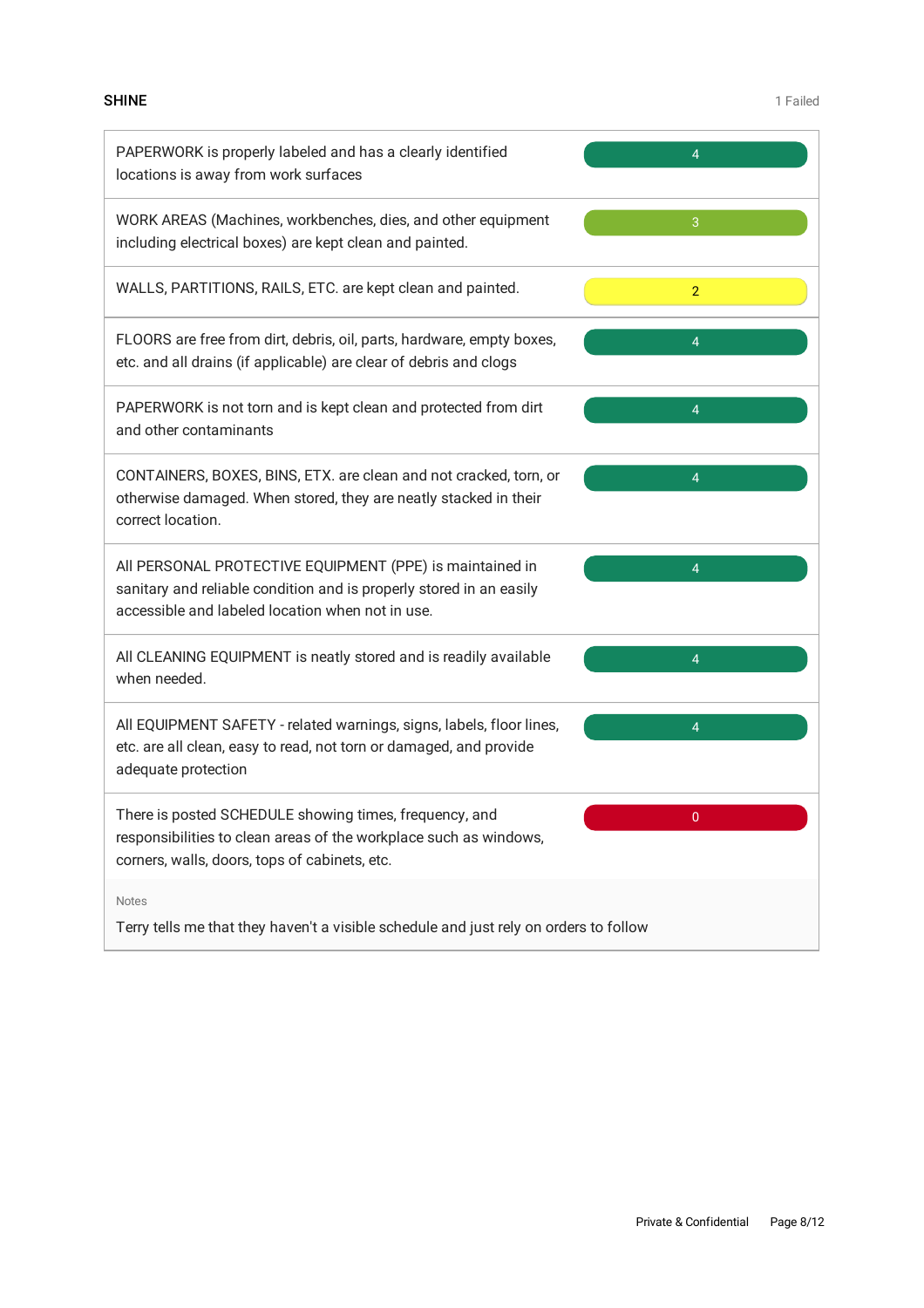## STANDARDIZE 2 Failed

| TOOLS, EQUIPMENT, PAPERWORK, FURNITURE, ETC is stored<br>neatly in designated areas and are returned to their proper homes<br>immediately after use.                                                                                                  | 3                       |  |
|-------------------------------------------------------------------------------------------------------------------------------------------------------------------------------------------------------------------------------------------------------|-------------------------|--|
| Equipment MAINTENANCE RECORDS are visible and clearly state<br>when maintenance last occured.                                                                                                                                                         | $\overline{0}$          |  |
| <b>Notes</b><br>Personally, I find it hard to keep track of these documents considering some of us are fond of using the<br>paper forms. We should standardize the usage of iAuditor in our audits for easy collation of reports and<br>data analysis |                         |  |
| PRODUCT WASTE (shavings, containers, liquids, wrappers, etc.) is<br>consistently and regularly cleaned up and removed from<br>workspace.                                                                                                              | $\overline{\mathbf{A}}$ |  |
| PREVENTATIVE MEASURES have been implemented to ensure the<br>workplace meets 5S guidelines (e.g., systems that do not allow<br>waste to accumulate such as containers to collect product debris<br>from machines)                                     | $\overline{2}$          |  |
| <b>Notes</b><br>Upon inspection, there is a need to update guidelines to continually improve workspace organization                                                                                                                                   |                         |  |
| The WORK ENVIRONMENT satisfies the requirements of the work<br>being performed-Lighting brightness and color, temperature, air<br>flow and quality etc.                                                                                               | 4                       |  |
| The RESULTS OF THE PREVIOUS AUDIT are posted and clearly<br>visible for the entire team                                                                                                                                                               | $\overline{0}$          |  |
| AREAS FOR IMPROVEMENT identified during the previous audit<br>have been addressed and completed.                                                                                                                                                      | $\overline{2}$          |  |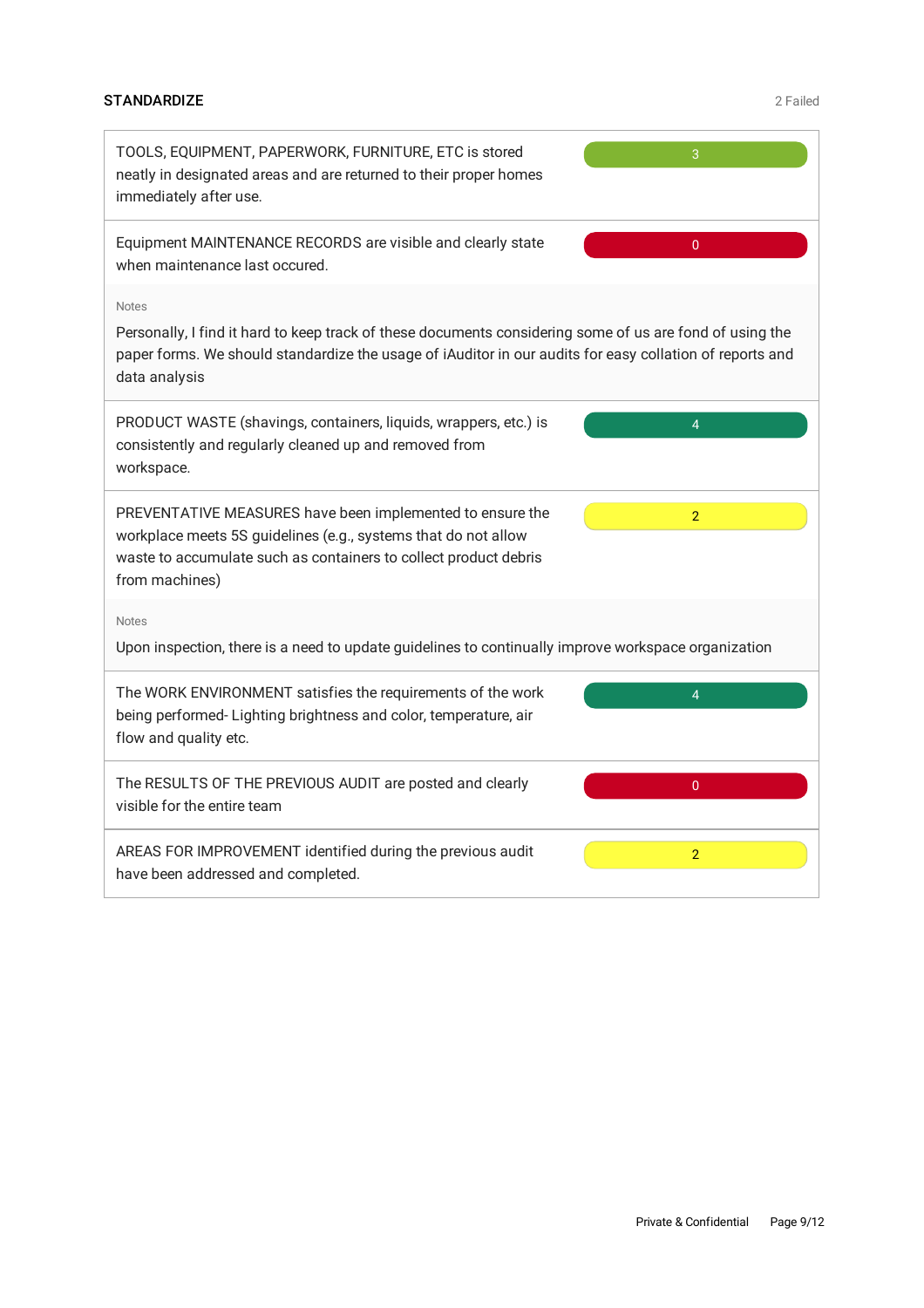#### **SUSTAIN**



#### **COMPLETION**

#### Overall observation & recommendations

Overall, I wouldn't say that we did pretty badly with following our 5S guidelines given that it's only been a month since we started practicing the principles. But I would say that we've made great improvements compared to the early weeks of implementation. Teams are supportive to the idea but lack a bit more initiative, I would like to see our teams having to do their part in keeping the office clean and organized without having someone to order them to. After all, applying 5S principles will definitely benefit each one of us in this workspace. I recommend updating our guidelines and review the results from this audit and hope to have issues identified here resolved immediately.

Name & Signature of Area Supervisor/ or any Assigned Employee

Thalia Summers 30th Apr, 2019 3:56 PM +08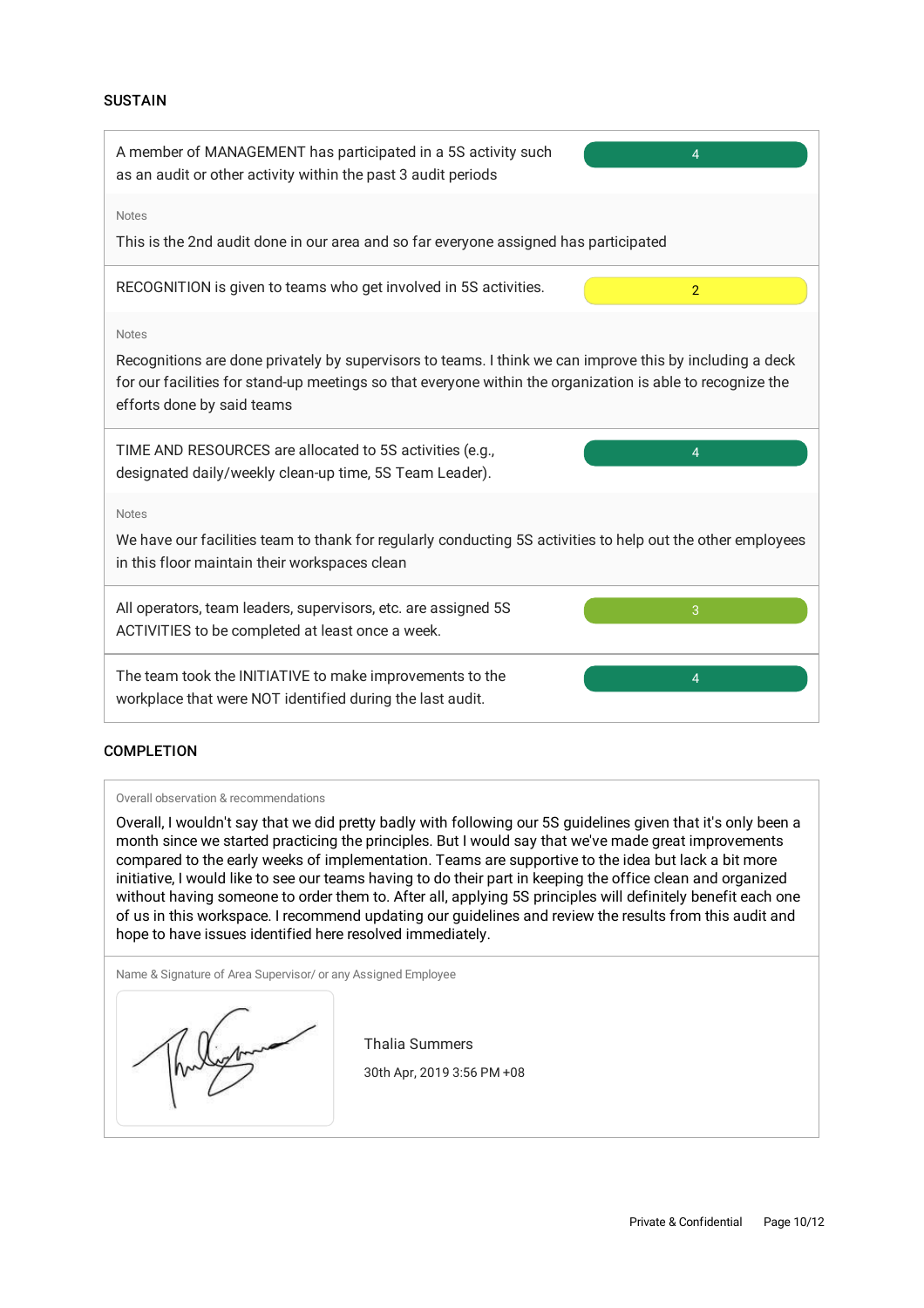# Photos 8 Photos 8 Photos



Photo 1



Photo 3



Photo 2



Photo 4